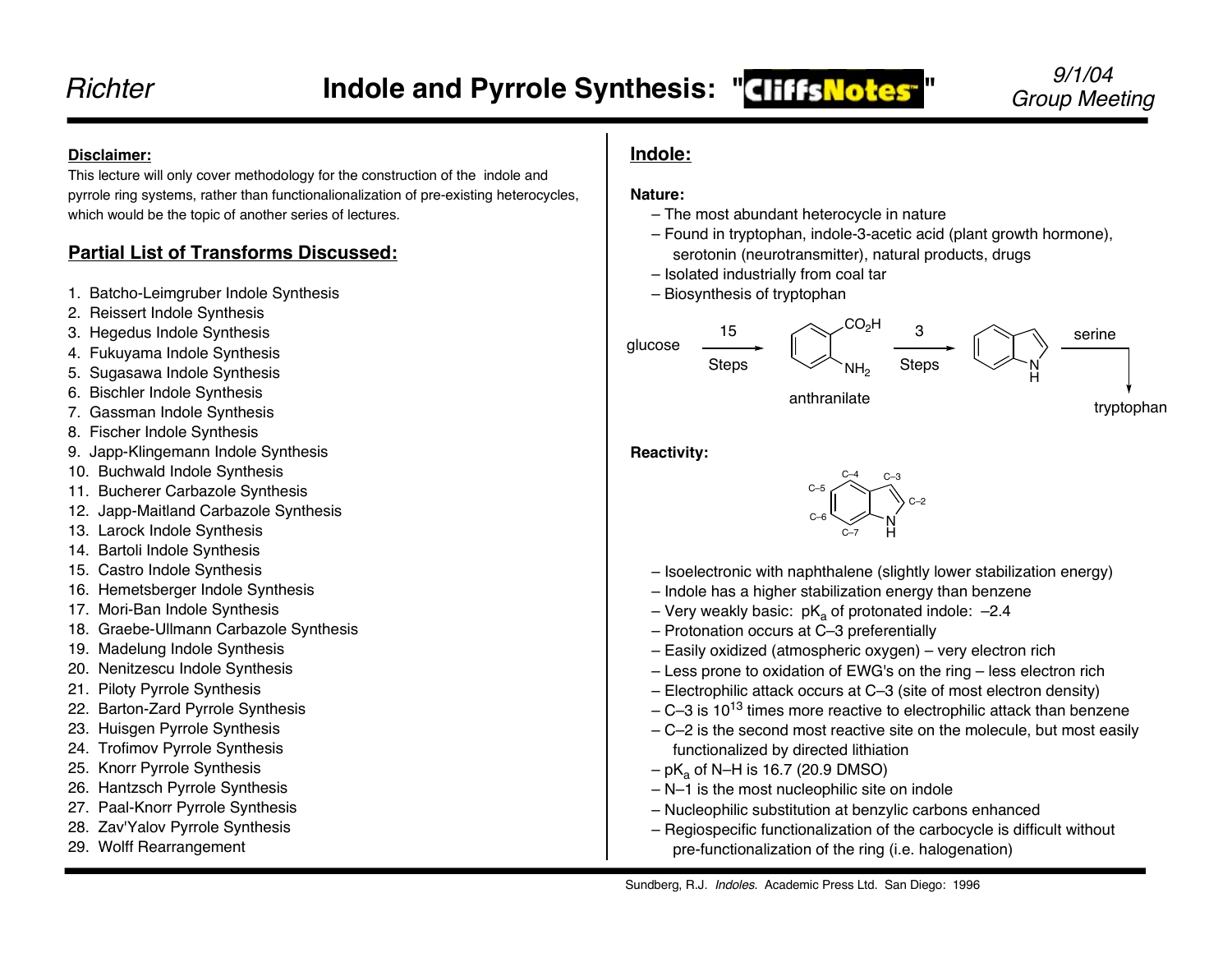

Sundberg, R.J. Indoles. Academic Press Ltd. San Diego: 1996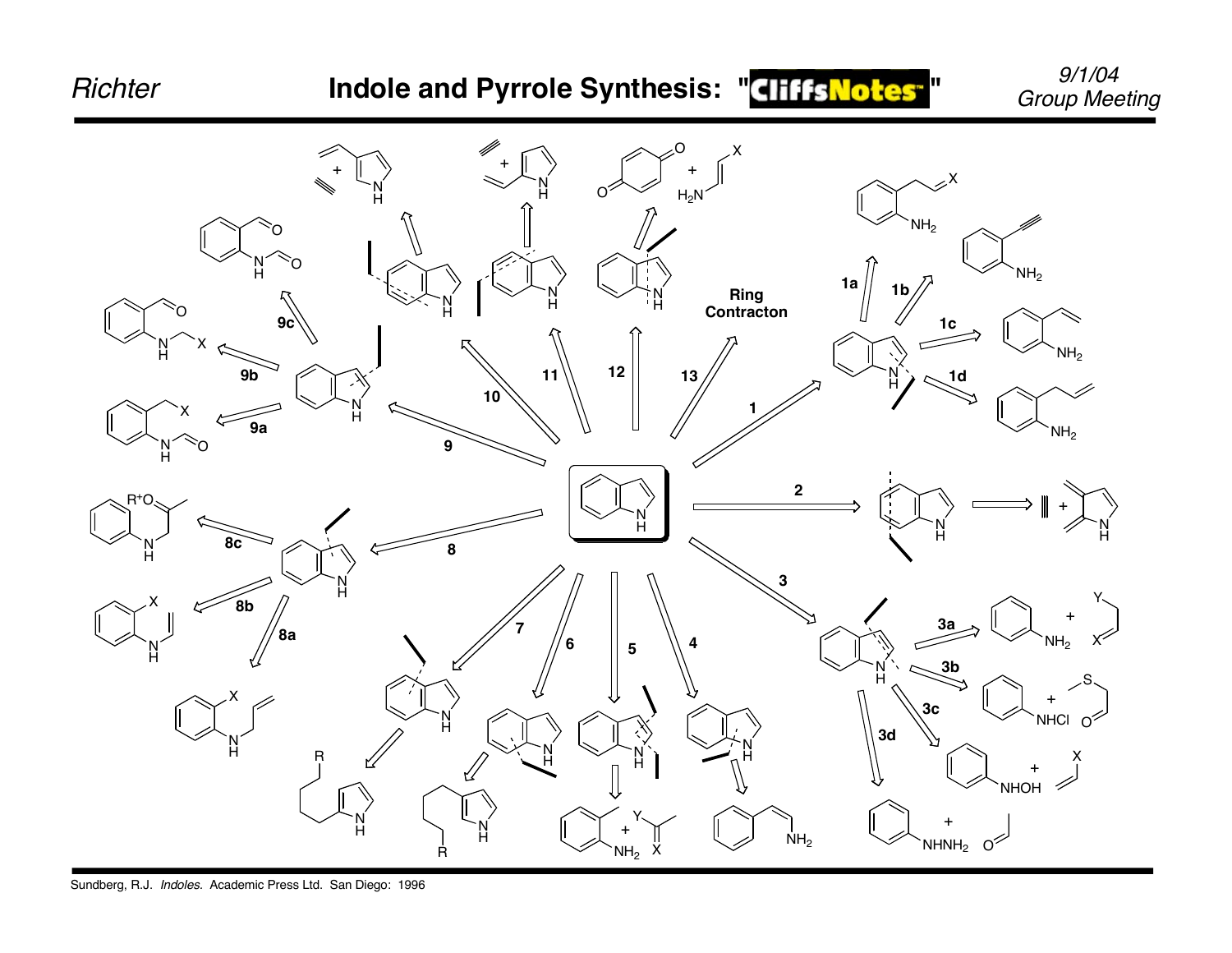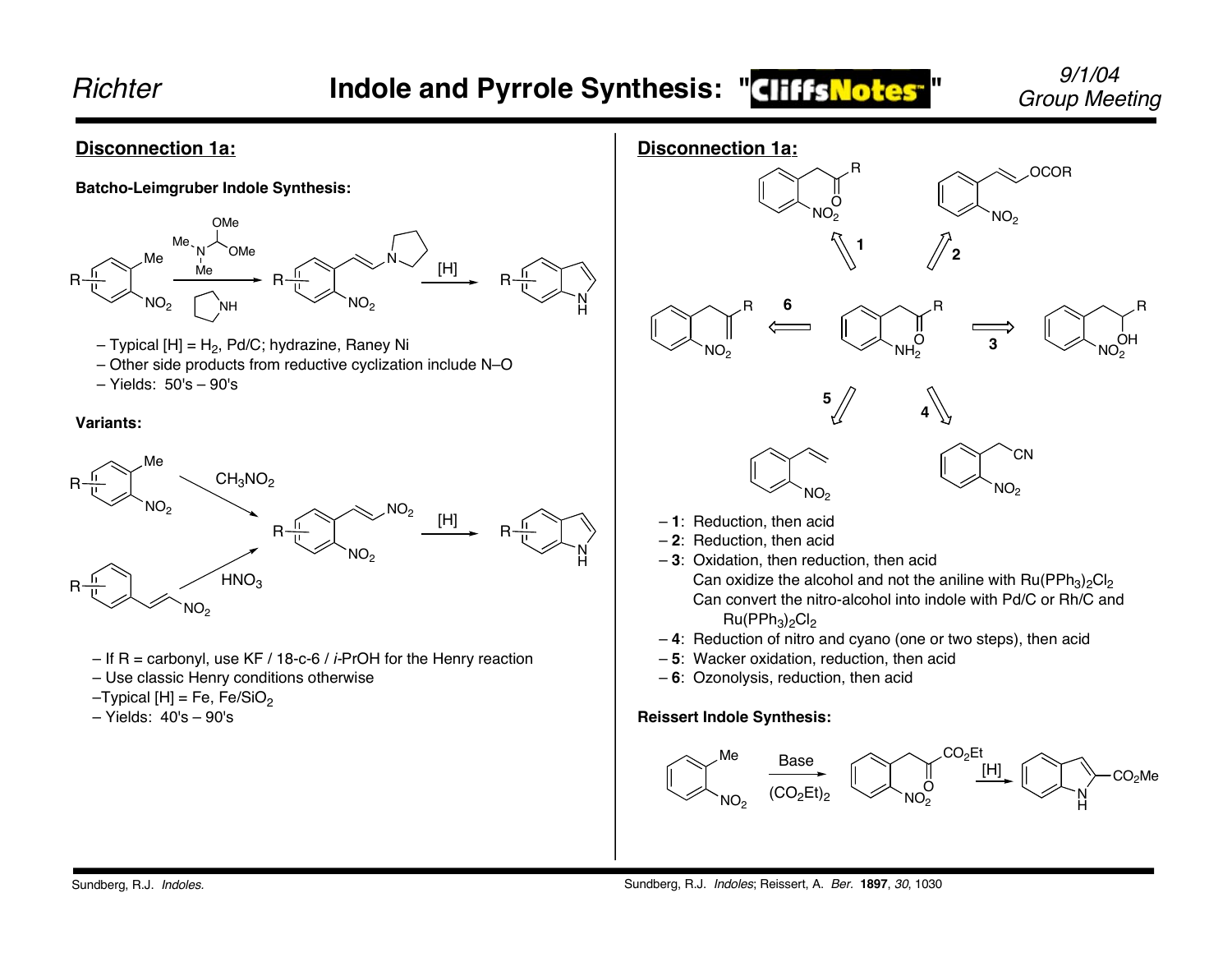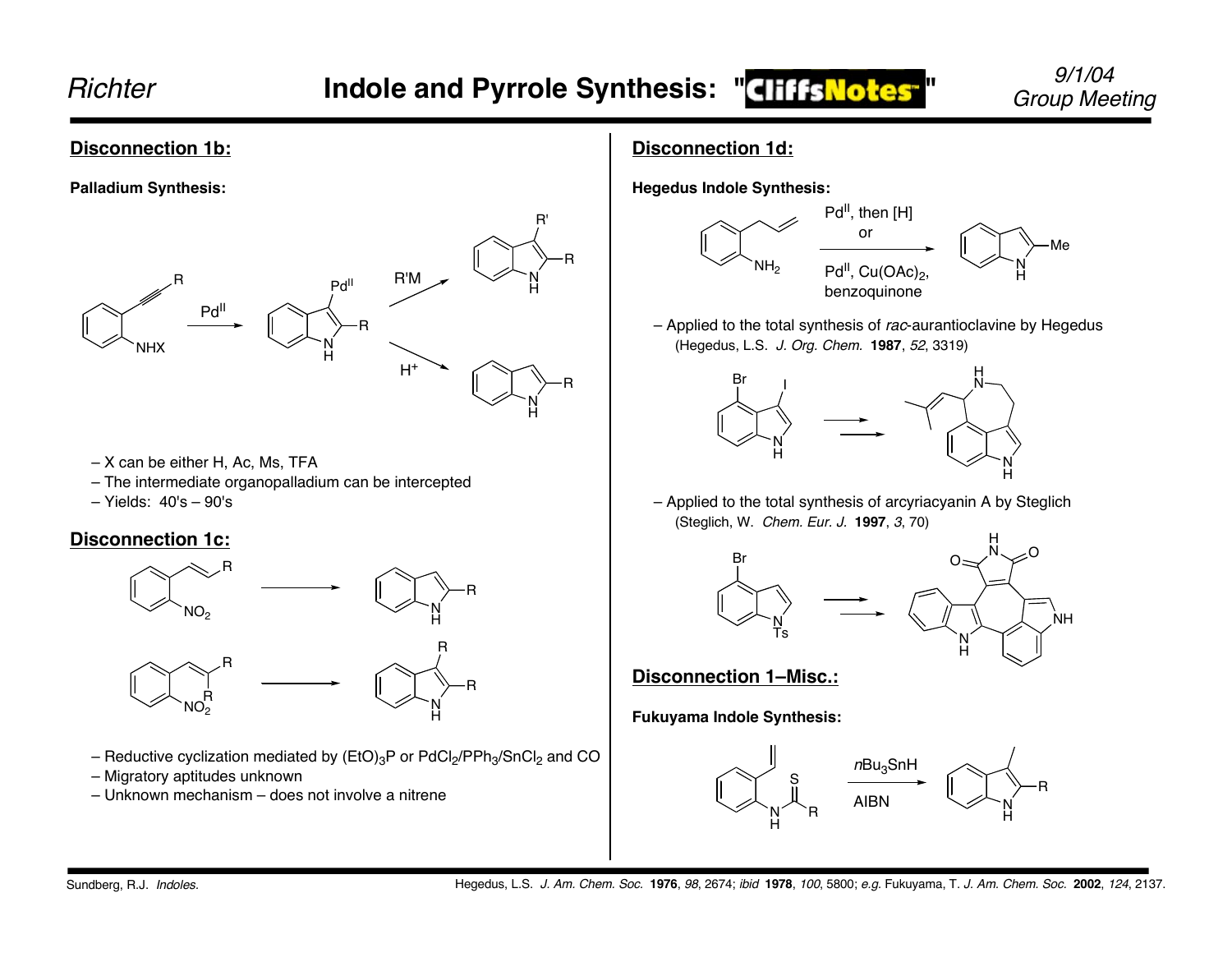#### **Disconnection 2:**

**Pyrrone Diels-Alder:**



#### – Little regiocontrol observed in most reactions

– pyrrole-quinodimethanes are not stable and therefore not amenable for Diels-Alders directly

#### **Disconnection 3a:**

#### **Sugasawa Indole Synthesis:**



- Requires very strong Lewis Acids so many functionalities are not stable
- Choice of second Lewis acid depends on substitution pattern

#### **Bischler Indole Synthesis:**



- Not very general: requires HBr (1 eq) and  $200+$  °C
- **Mechanism?**

## **Disconnection 3b:**

**Gassman Indole Synthesis:**



- Good regiocontrol observed with ortho or para substitution
- ortho/para methoxy substituents failed completely

## **Disconnection 3c:**



– Quite mild, if the O-vinyl derivatives can be synthesized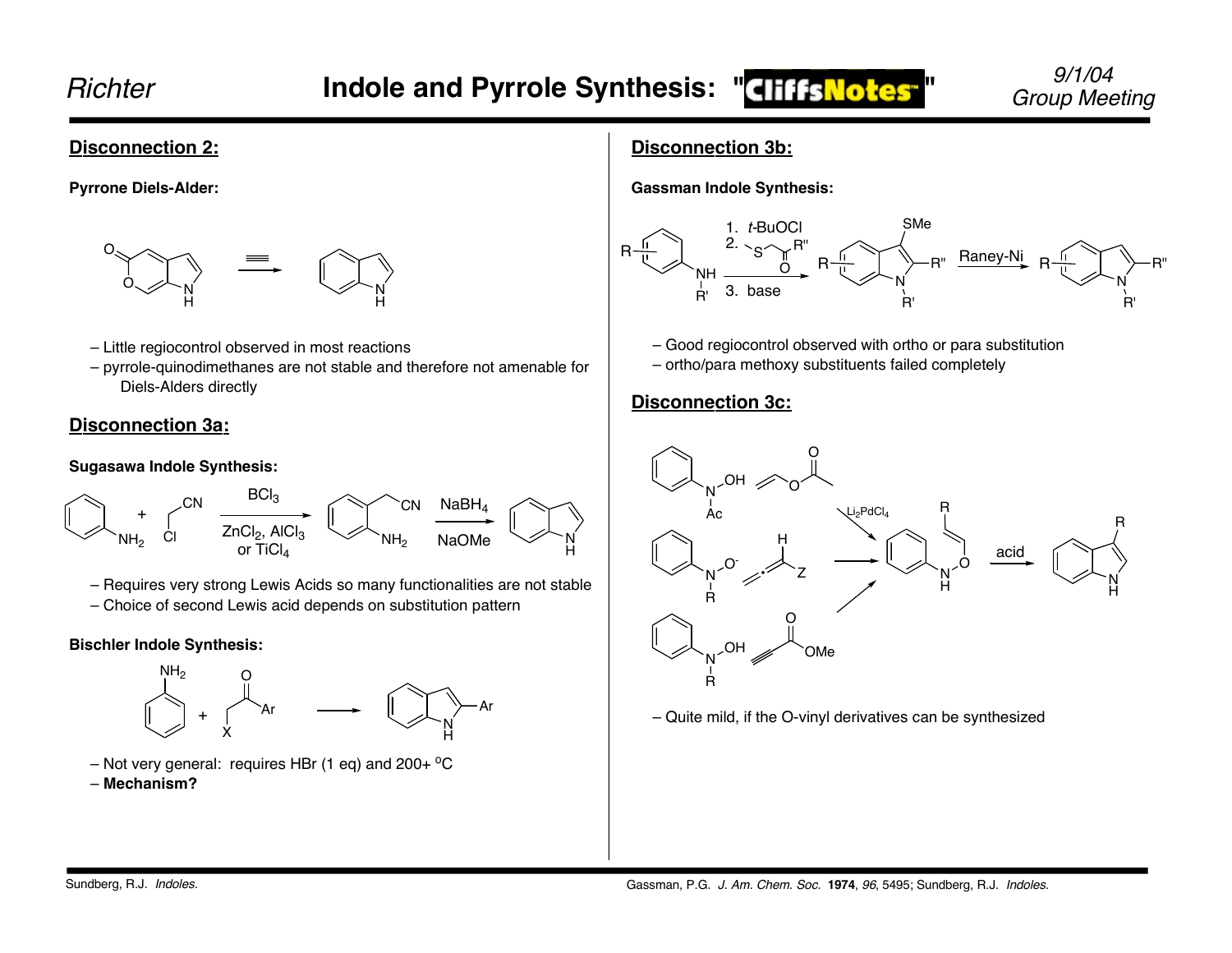R

#### **Disconnection 3d:**

**Fischer Indole Synthesis:**



- Common acids: HCl, H<sub>2</sub>SO<sub>4</sub>, PPA, BF<sub>3</sub>/AcOH, ZnCl<sub>2</sub>, FeCl<sub>3</sub>, AlCl<sub>3</sub>, CoCl<sub>2</sub>, NiCl<sub>2</sub>, TsOH
- Regioselectivity not great with unsymmetrical ketones
- Tolerates a wide range of substitution
- Product regioselectivity affected by choice of acid, solvent, temperature

#### **Japp-Klingemann Modification:**



#### **Buchwald Modification:**



#### **Pharmaceutical Applications of the Fischer Indole Synthesis:**



## **Disconnection 3d:**

**Bucherer Carbazole Synthesis:**



#### **Japp-Maitland Condensation:**



## **Disconnection 3–Misc.:**

#### **Larock Indole Synthesis:**

(Larock, R.C. J. Org. Chem. **1998**, 63, 7652)



– Base additives vary by reaction

- High functional group tolerance
- Bulkier R group placed at C–2 of the indole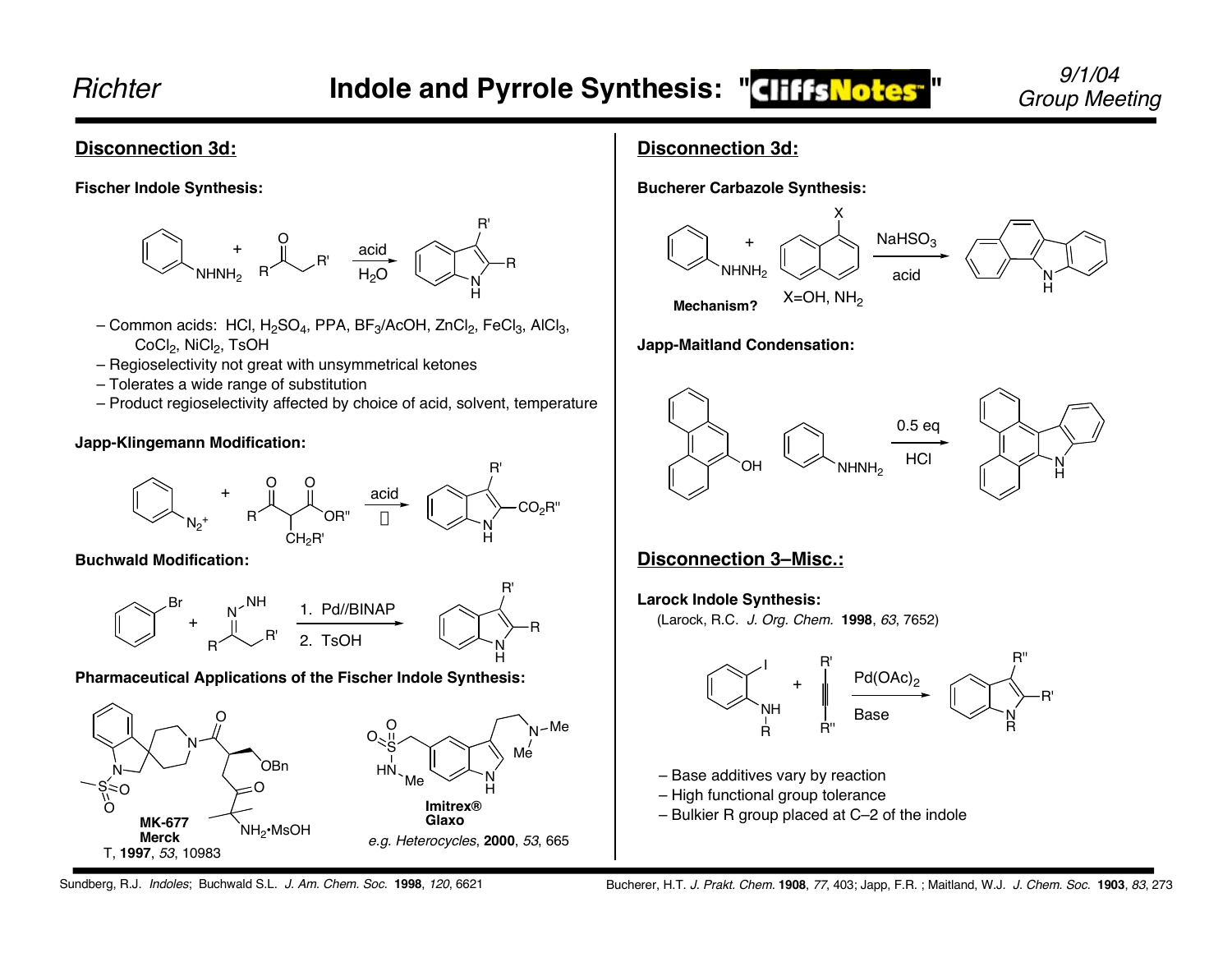## **Disconnection 3–Misc.:**



#### – **Mechanism?**

– Only works well with 2-substituted nitrobenzenes

#### **Castro Indole Synthesis:**



#### **Disconnection 4:**

#### **Hemetsberger Indole Synthesis:**



- Formed by condensation of aromatic aldehyde with  $\alpha$ -azoester with NaOEt, under very carefully controlled conditions to prevent  $N<sub>2</sub>$  loss
- $-$  Yields =  $30's 90's$
- Unknown mechanism not a nitrene insertion reaction

## **Disconnection 5:**







#### **One pot:**





## **Disconnection 6:**



## **Disconnection 7:**

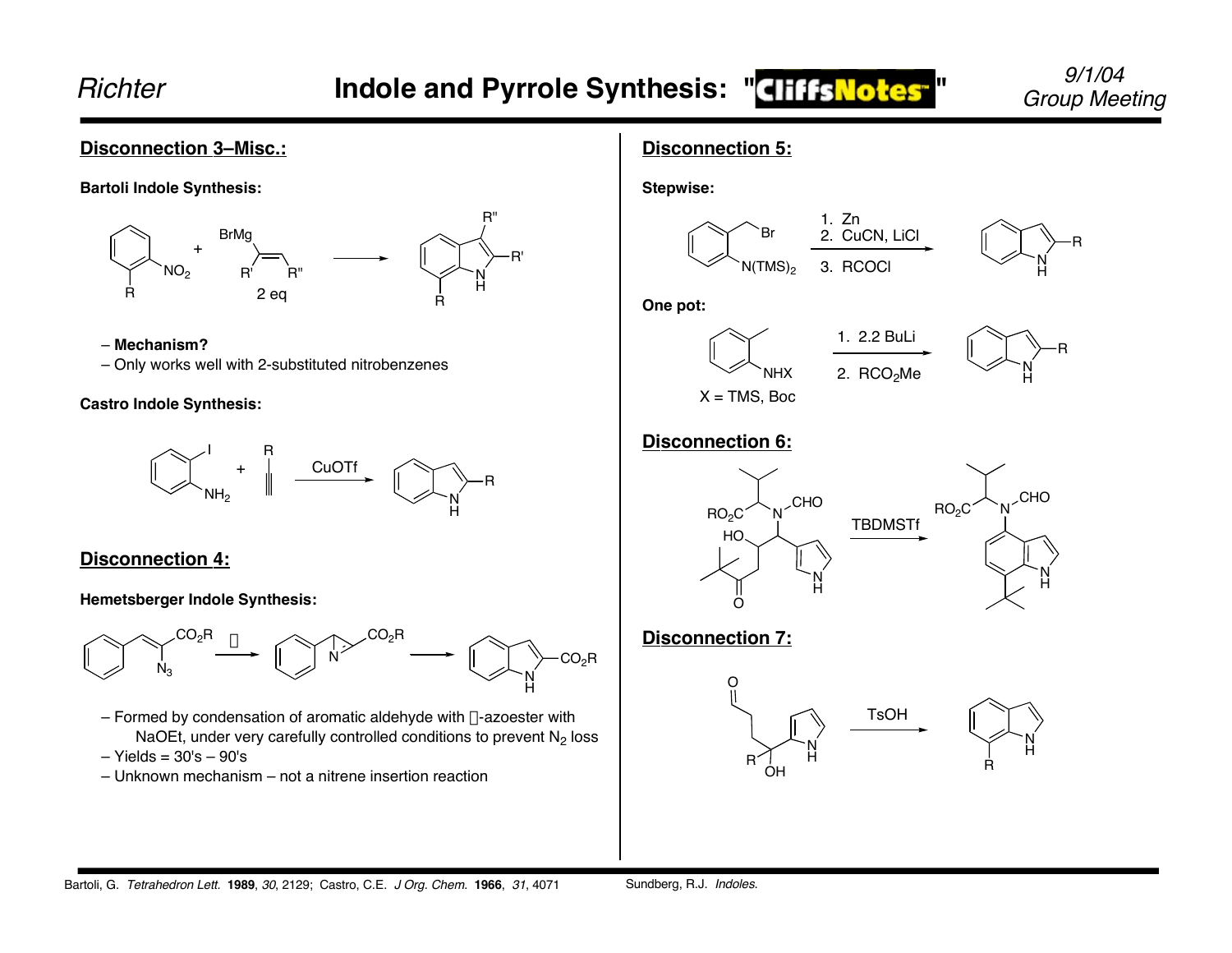R

R

#### **Disconnection 8a:**

**Heck Approach:**



- Yields = 70's 90's
- Choice of base and protecting group on the nitrogen can affect the yield

#### **More Palladium:**



– Can intercept the intermediate organopalladium species – Any organozinc reagent can be used to transmetallate.

#### **Mori-Ban Indole Synthesis:**



- Requires stoichiometric nickel
- Yields only about 50%.

## **Disconnection 8b:**

**More Palladium:**



– Works best with an EWG on the olefin

**Photochemical:**



## **Disconnection 8c:**

**Acid Catalyzed Cyclization:**



 $-$  LA commonly ZnCl<sub>2</sub>

– Can also use ketals with BF $_3$  or TiCl $_4$ 

## **Disconnection 8–Misc.:**

**Graebe-Ullmann Carbazole Synthesis:**



– **Mechanism?** – Generally problematic and not widely applicable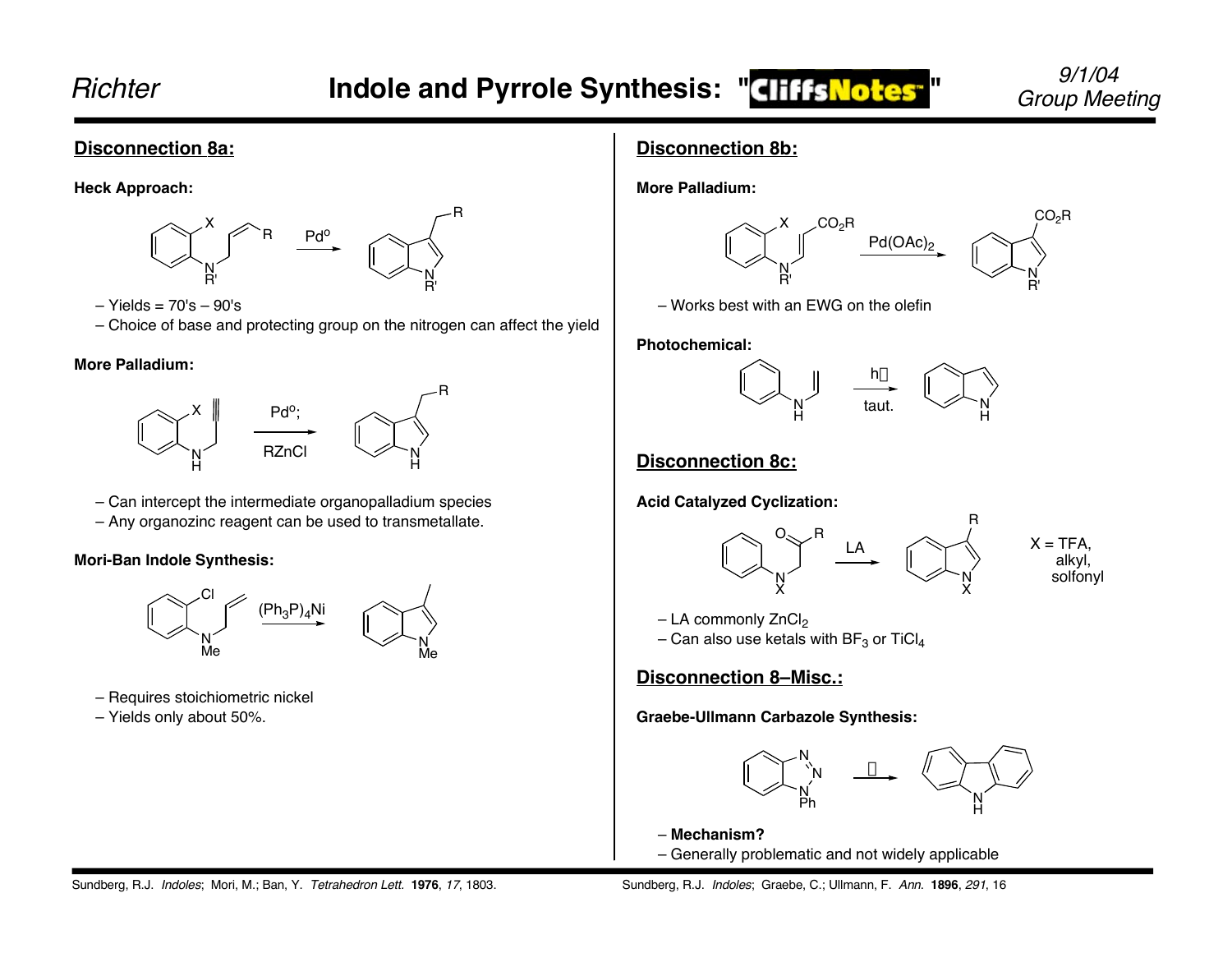## Indole and Pyrrole Synthesis: "**CHIIS Notes**" *Group Meeting*

N H

R

R

# 9/1/04

#### **Disconnection 9a:**

**Madelung Synthesis:**



– Yields = 40's – 90's

**Variant of Madelung:**



- Where X is a phosphorous, nitrogen, silicon, or oxygen to stabilize a negative charge
- If X is phosphorous, then it is an intramolecular Wittig.

## **Disconnection 9b:**

#### **Base/Acid Catalyzed closure:**



## **Disconnection 9c:**

#### **McMurray Type Closures:**



## **Disconnection 10:**



– Works best when matched

## **Disconnection 11:**

## **Diels-Alder:**



– Works best when matched

## **Disconnection 12:**

#### **Nenitzescu Synthesis:**



- **Mechanism?**
- Substitution on the quinone ring is acceptable and predictable
- Substitution on the enamine is tolerated, but R' is best as an EWG
- Used in the synthesis of LY311727 (Lilly)

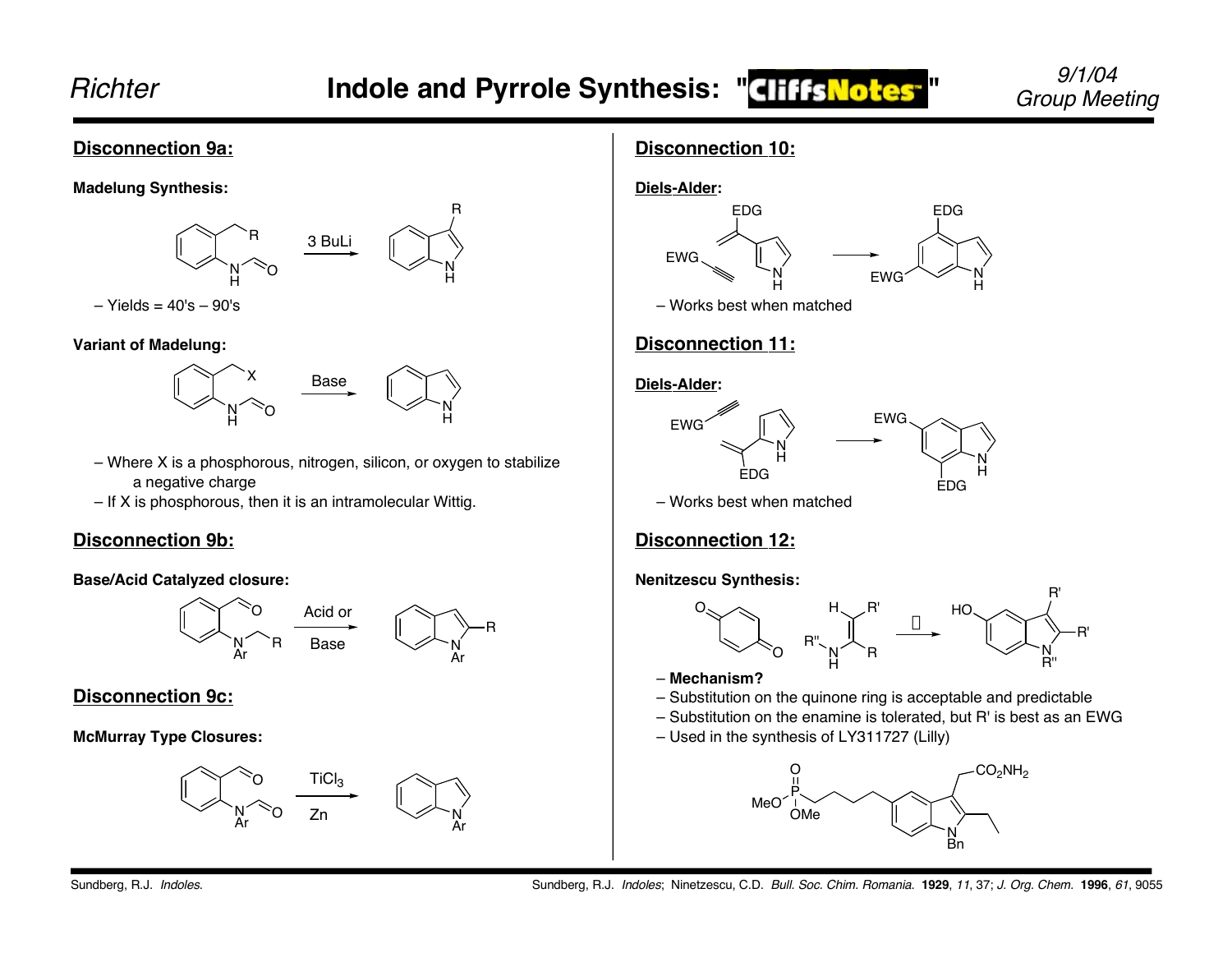#### **Disconnection 13:**

#### **Wolff Rearrrangement:**



#### **From Quinolines:**



## **Pyrrole:**

#### **Nature:**

- Very abundant in nature
- Found in porphyrins, natural products, drugs
- Isolated industrially from coal tar and/or bone oil

#### **Reactivity:**



- Protonation occurs at C–2 preferentially
- Easily oxidized (atmospheric oxygen) very electron rich
- Quickly colorizes upon exposure to air
- Less prone to oxidation of EWG's on the ring less electron rich
- Decomposition and polymerization rapid with acid
- Electrophilic attack occurs at C–2 (site of most electron density)
- C–3 is the second most reactive site on the molecule
- $-pK_a$  of N–H is 23 (DMSO)
- N–1 is the most nucleophilic site on pyrrole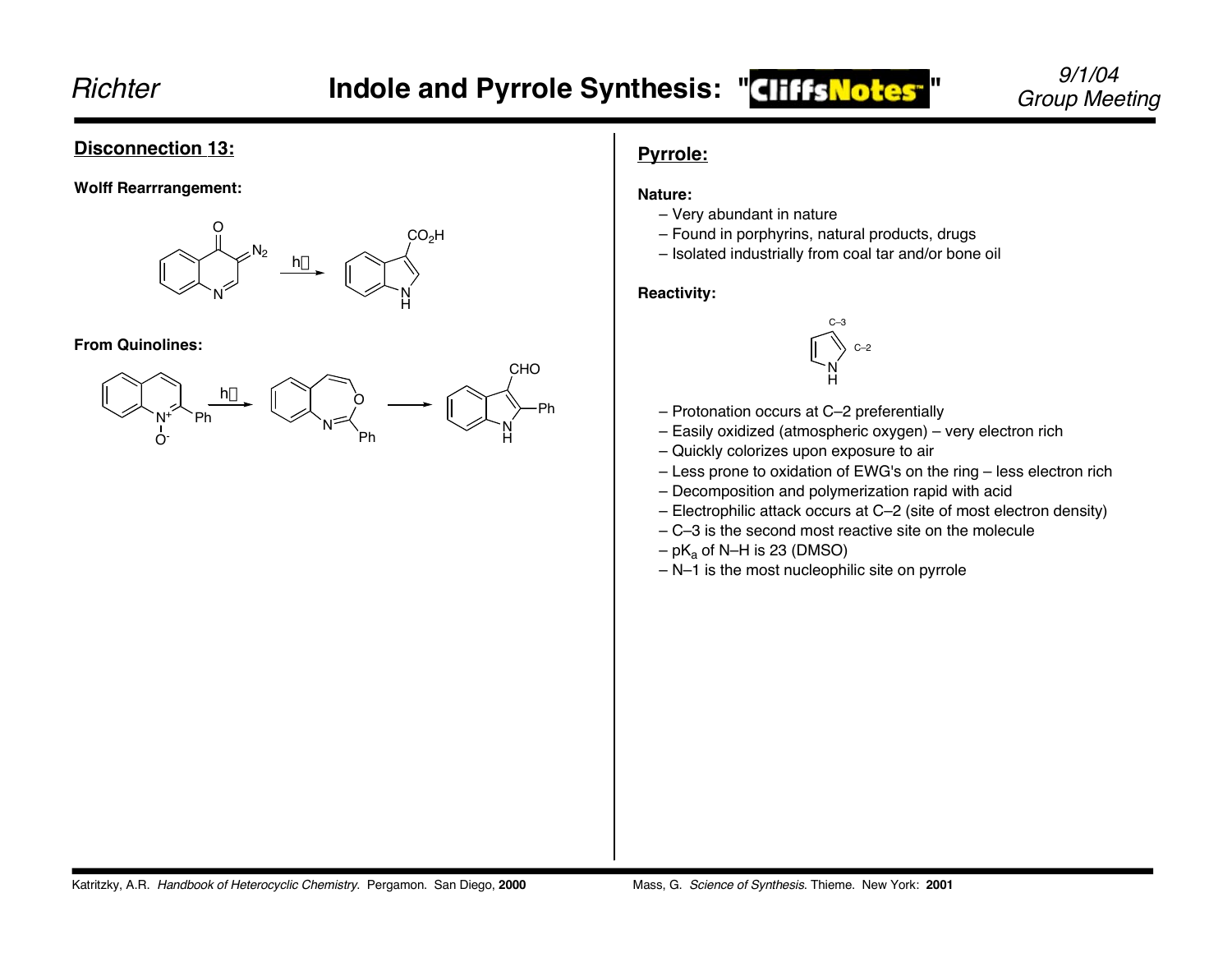



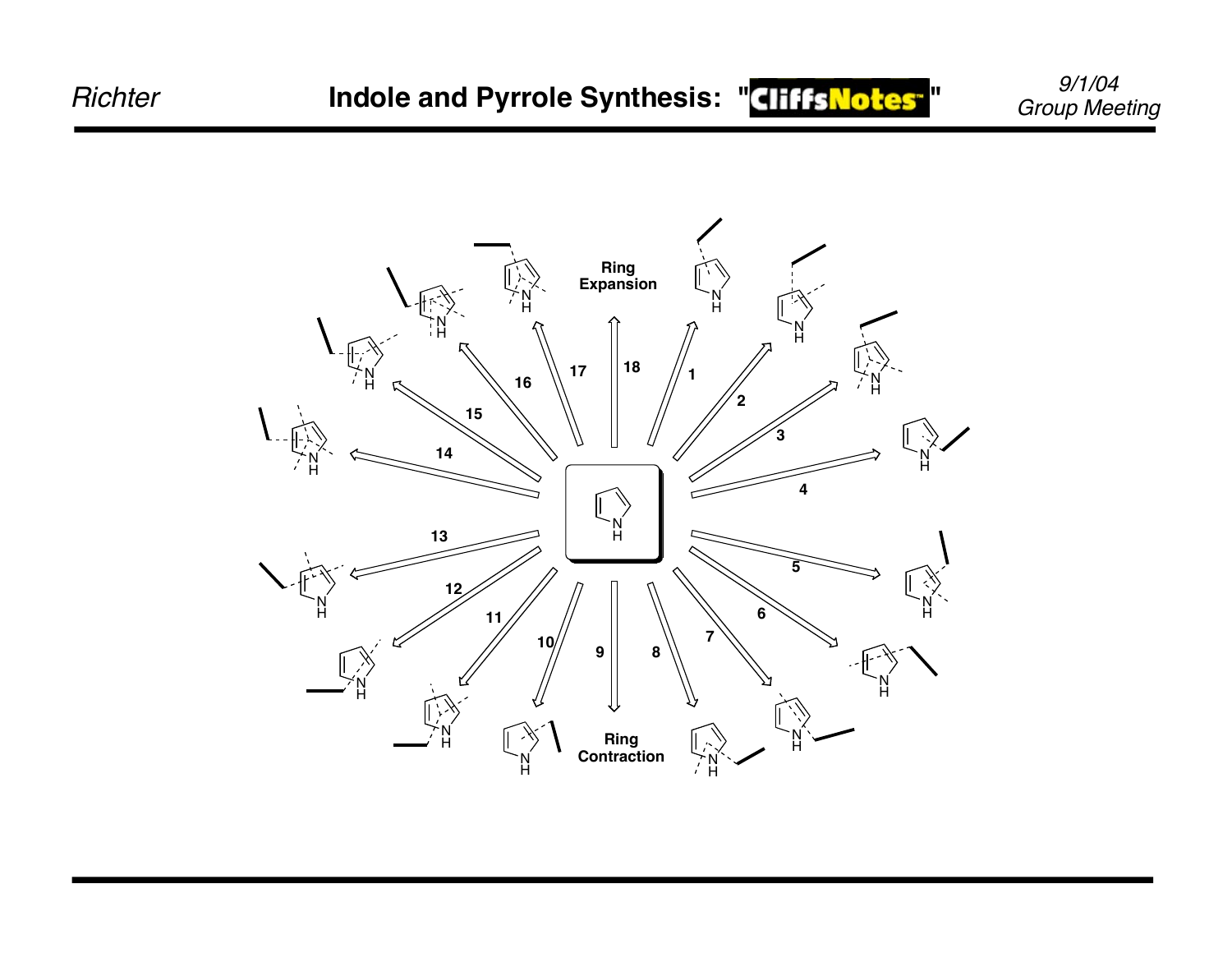#### **Disconnection 1:**

**Palladium with Alkenes:**



– Exists mainly in the tautomeric form

#### **Palladium with Alkynes:**



## **Disconnection 2:**



#### **Disconnection 3:**



## **Disconnection 3:**

**Piloty Synthesis:**



– **Mechanism?**

## **Disconnection 4:**

**Thermal Cyclization:**



**Carbene Insertion:**



## **Disconnection 5:**

**Rhodium:**

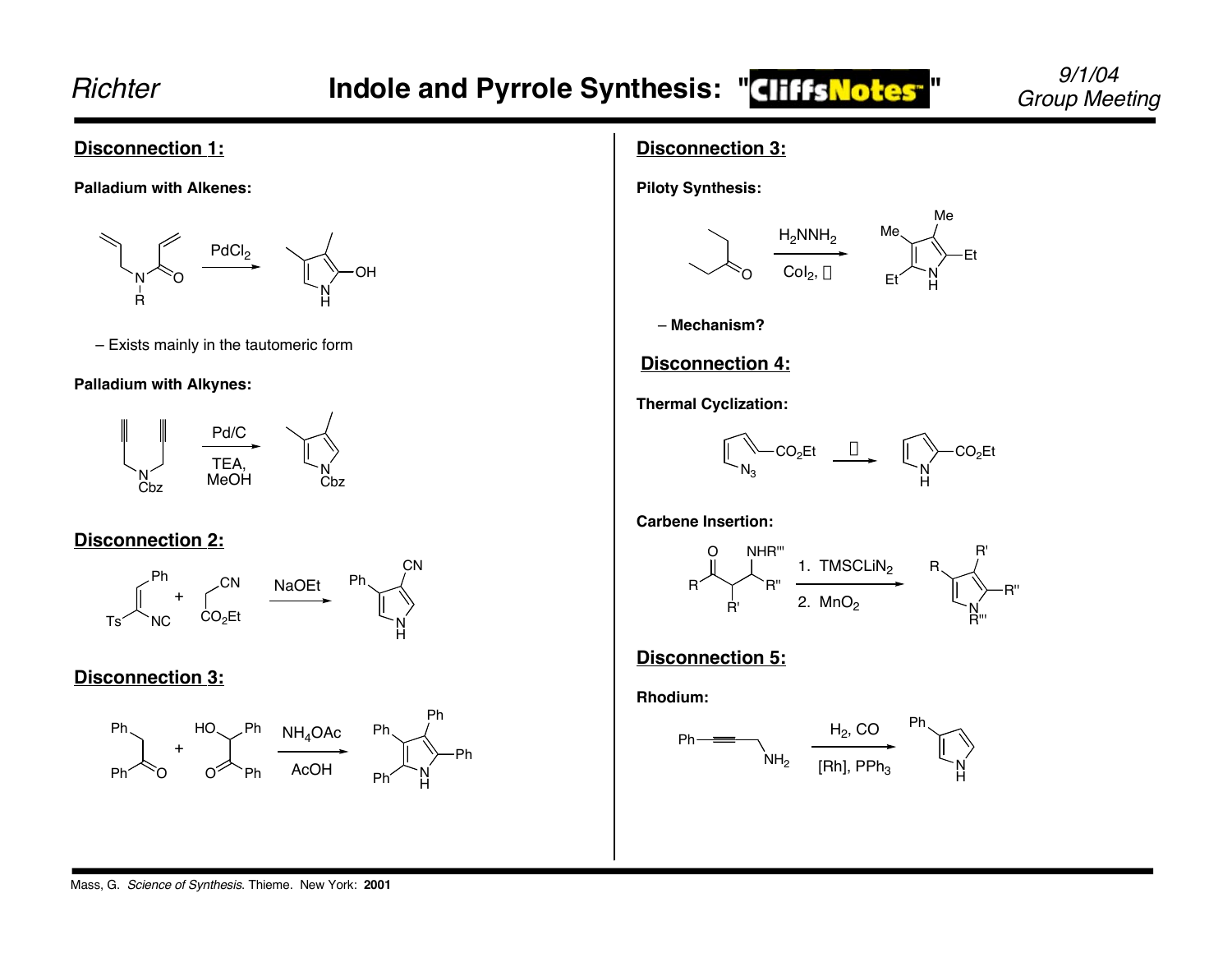#### Mass, G. Science of Synthesis. Ferriera, V. Org. Prep. Proceed. Int. **2001**, 33, 411; Katritzky, A.R. Handbook of Heterocyclic Chemistry, 2nd ed. Pergamon. San Diego: **2000 Disconnection 5 Continued: Iron: Niobium: 2-Aminopyrroles: From Cyclopropenes:** NPh Ph N H Ph Me Me  $\mathsf{Fe}_2(\mathsf{CO})_\mathsf{9}$ MeLi; *t*BuBr NR Ph  $\mathsf{NbCl}_3$ RHN Ph OMe Ph  $O^{\times}$  OMe Nb Ph OMe N R ONb Ph Me N R Ph Me Ph – N – Ph R''  $R' \searrow R$ R R'''NC <sup>R'</sup>  $\Delta$  N R NHR''' R'' Ar Cl + R' $\swarrow N_R$  hv or  $\Delta$   $\sum_{\mathbf{N}}$ R Ar R' R +

#### **Disconnection 6:**

![](_page_12_Figure_5.jpeg)

![](_page_12_Figure_6.jpeg)

– Original Barton-Zard used  $NO<sub>2</sub>$  as the LG.

**Bis-Nucleophile/Bis-Electrophile:**

![](_page_12_Figure_9.jpeg)

#### **Extrusion (Huisgen Pyrrole Synthesis):**

![](_page_12_Figure_11.jpeg)

– X is usually S or NR

## **Disconnection 7:**

-

![](_page_12_Figure_14.jpeg)

**Trofimov Pyrrole Synthesis:**

![](_page_12_Figure_16.jpeg)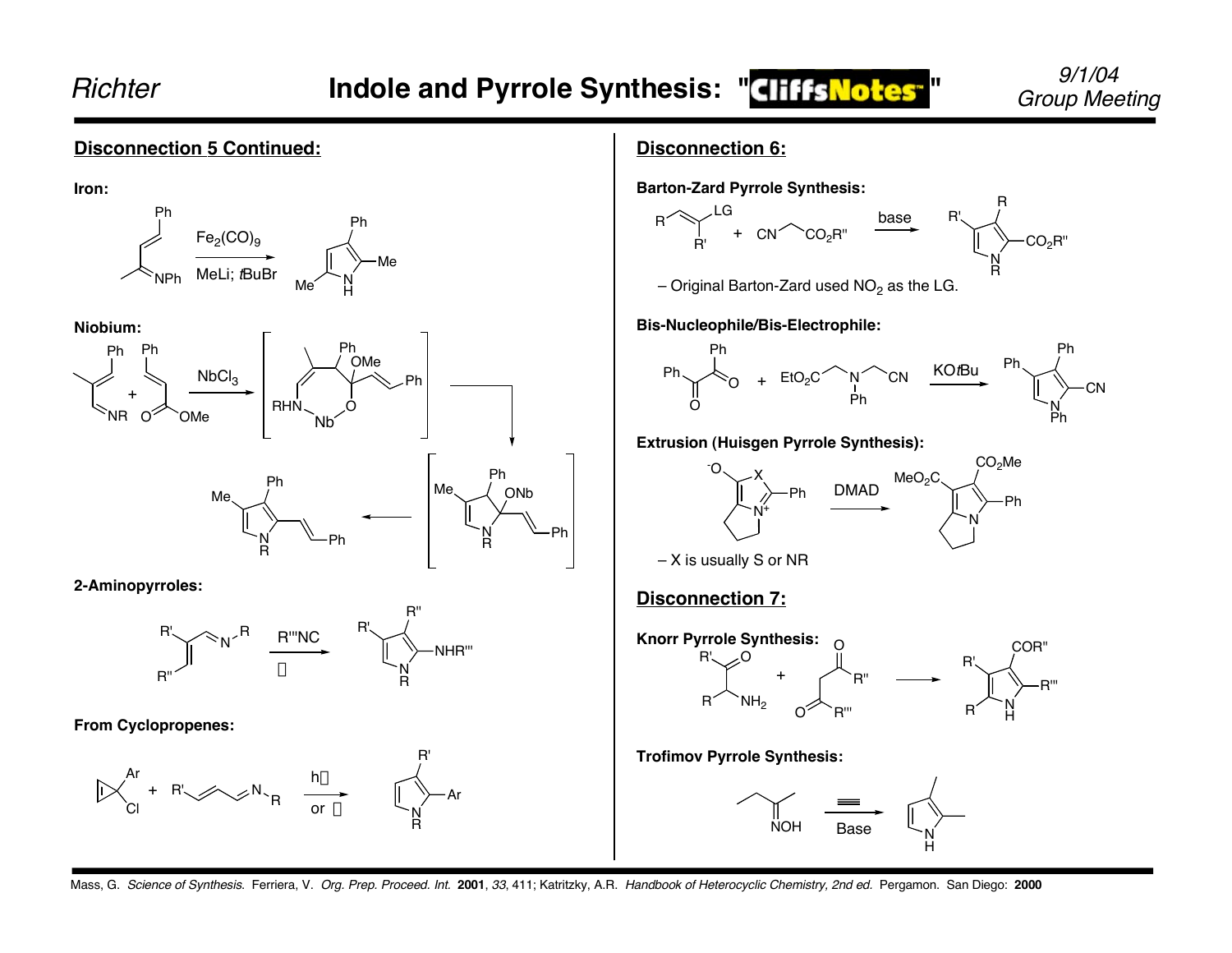R''

#### **Disconnection 7 Continued:**

**Hantzsch Pyrrole Synthesis:**

![](_page_13_Figure_5.jpeg)

**Formal 3+2:**

![](_page_13_Figure_7.jpeg)

**Stepwise:**

![](_page_13_Figure_9.jpeg)

**Ugi Approach:**

![](_page_13_Figure_11.jpeg)

#### **Disconnection 8:**

**Paal-Knorr Pyrrole Synthesis:**

![](_page_13_Figure_14.jpeg)

– Can access the diketone in-situ by reduction of the bis-cyano compound

Bn

– Can access via reduction of the  $\gamma$ -nitro ketone

**Palladium:**

![](_page_13_Figure_18.jpeg)

![](_page_13_Figure_19.jpeg)

**Zav'Yalov Pyrrole Synthesis:**

![](_page_13_Figure_21.jpeg)

Mass, G. Science of Synthesis. Ferriera, V. Org. Prep. Proceed. Int. **2001**, 33, 411; Katritzky, A.R. Handbook of Heterocyclic Chemistry, 2nd ed. Pergamon. San Diego: **2000**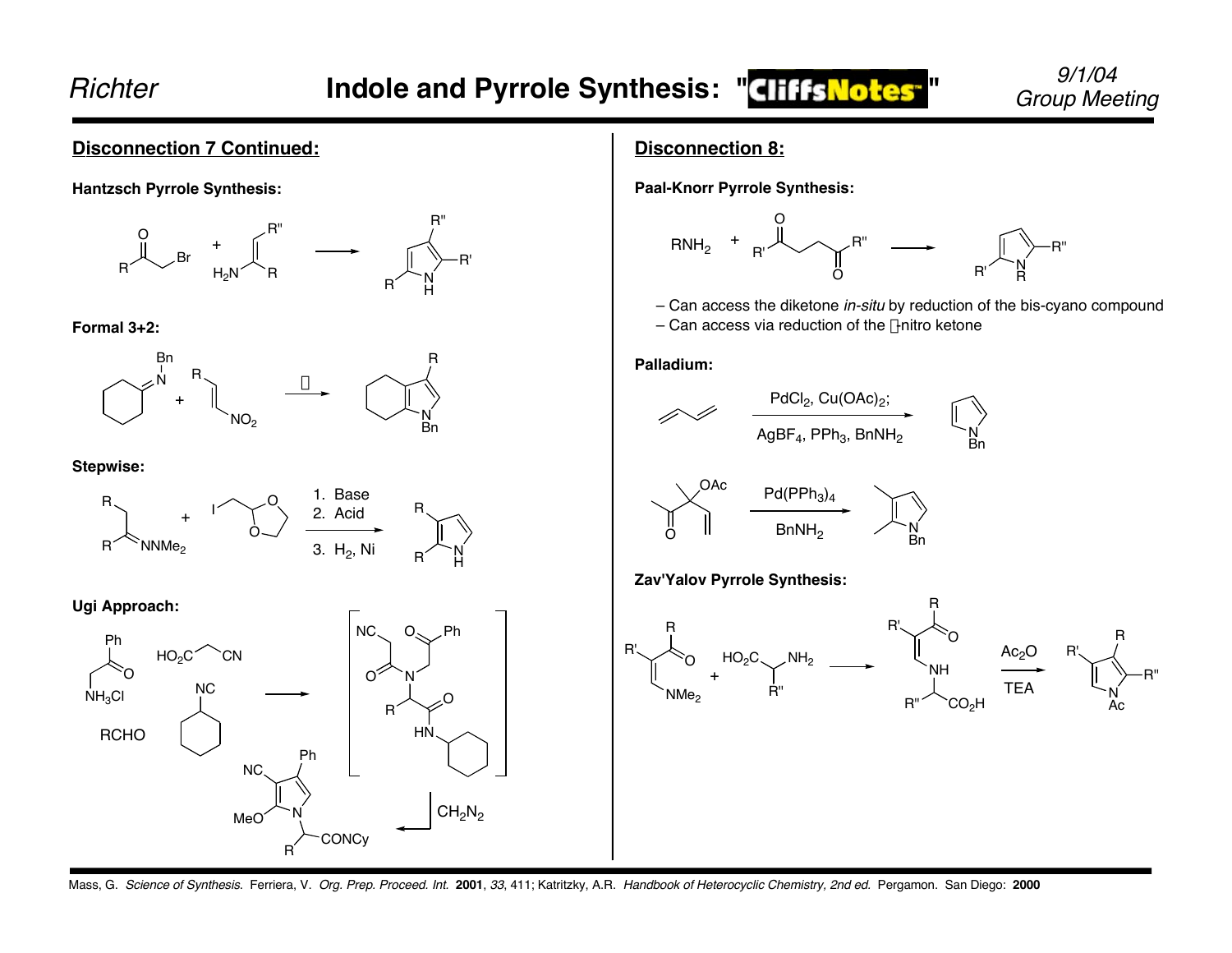Ph

![](_page_14_Figure_3.jpeg)

Mass, G. Science of Synthesis. Ferriera, V. Org. Prep. Proceed. Int. **2001**, 33, 411; Katritzky, A.R. Handbook of Heterocyclic Chemistry, 2nd ed. Pergamon. San Diego: **2000**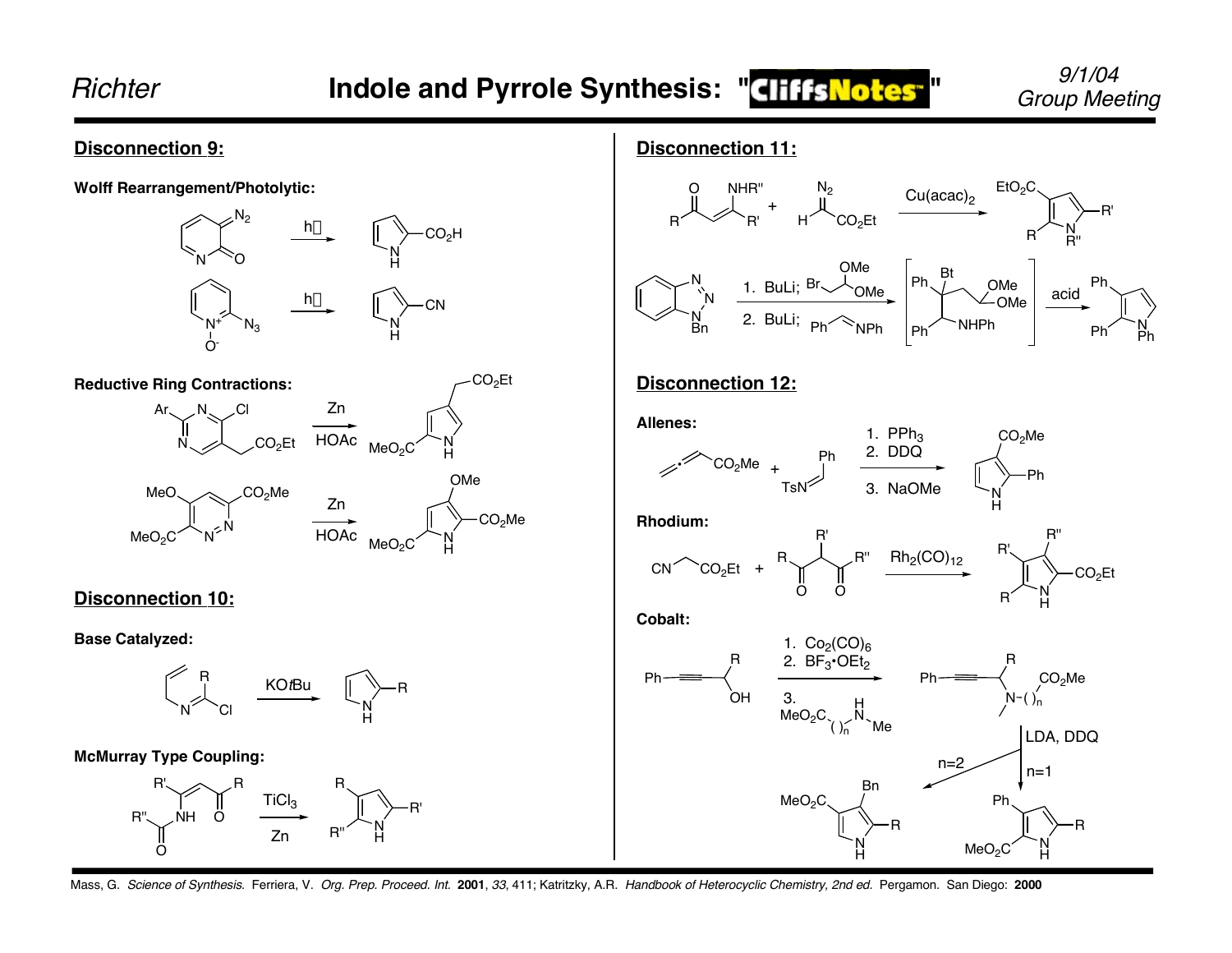![](_page_15_Figure_0.jpeg)

Mass, G. Science of Synthesis. Ferriera, V. Org. Prep. Proceed. Int. **2001**, 33, 411; Katritzky, A.R. Handbook of Heterocyclic Chemistry, 2nd ed. Pergamon. San Diego: **2000**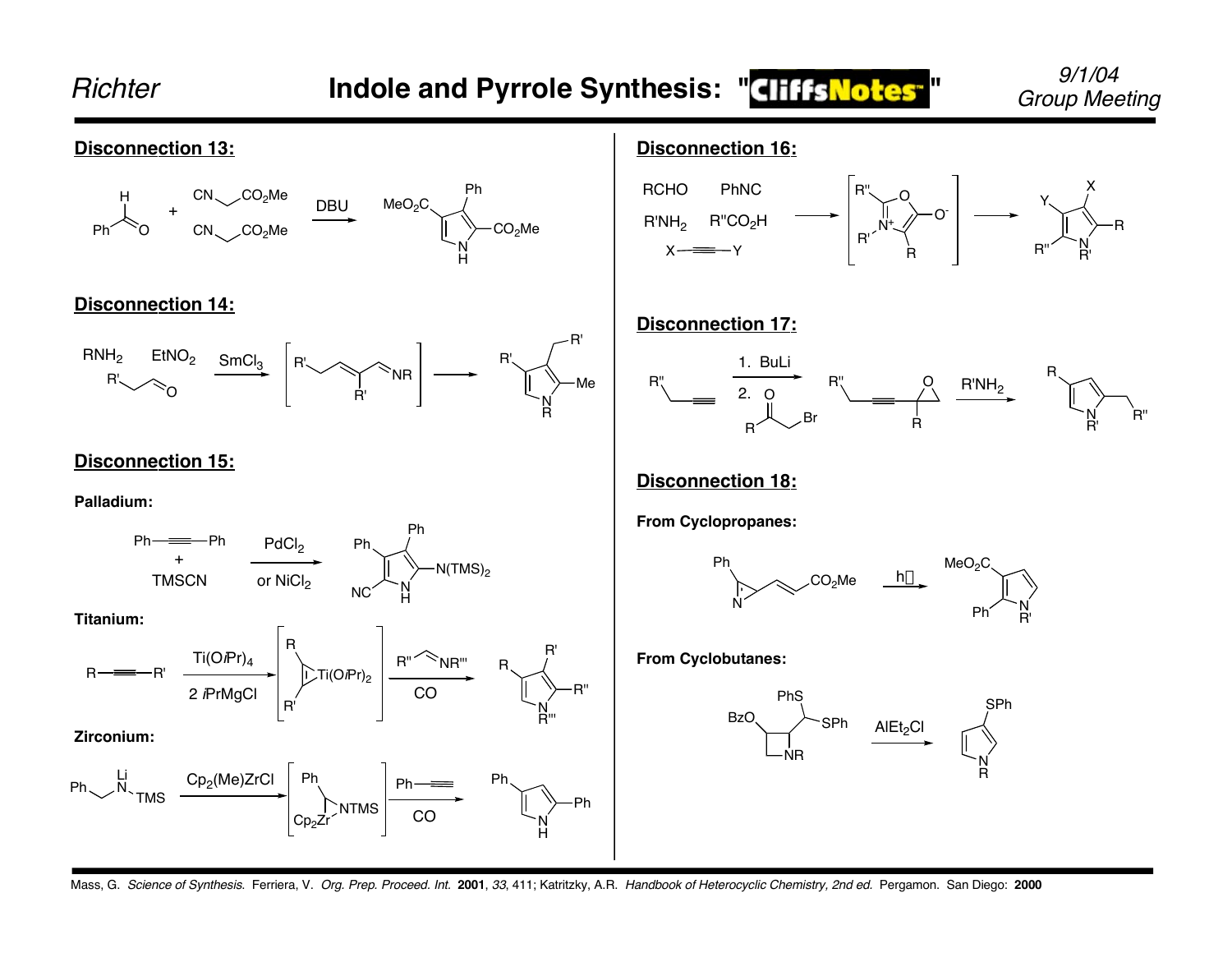![](_page_16_Figure_3.jpeg)

Syntheses were only included if they synthesized the indole or pyrrole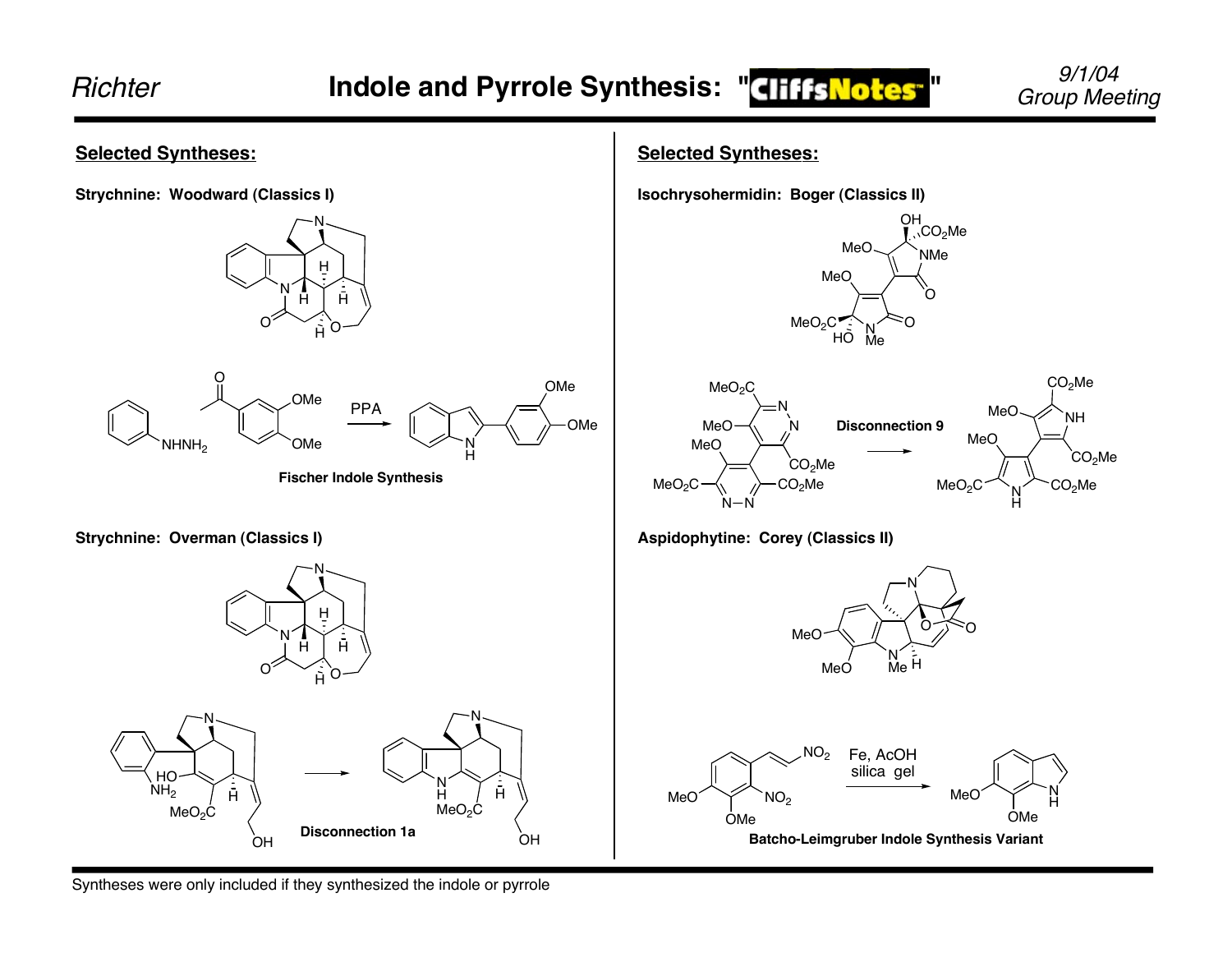![](_page_17_Figure_3.jpeg)

#### Syntheses were only included if they synthesized the indole or pyrrole